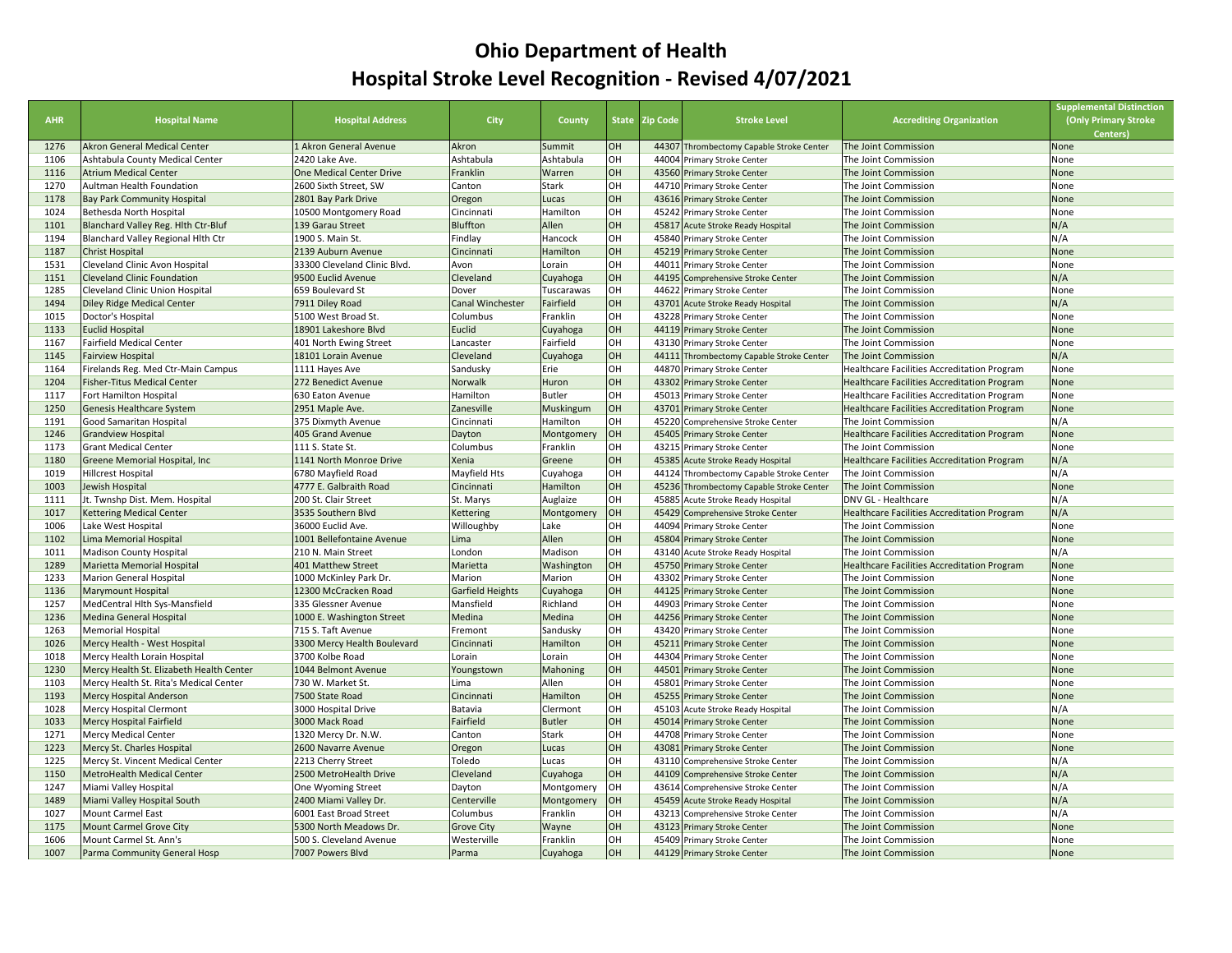## **Ohio Department of Health Hospital Stroke Level Recognition ‐ Revised 4/07/2021**

| <b>AHR</b> | <b>Hospital Name</b>                            | <b>Hospital Address</b>          | City                      | County        |           | State Zip Code | <b>Stroke Level</b>                      | <b>Accrediting Organization</b>                    | <b>Supplemental Distinction</b><br>(Only Primary Stroke<br>Centers) |
|------------|-------------------------------------------------|----------------------------------|---------------------------|---------------|-----------|----------------|------------------------------------------|----------------------------------------------------|---------------------------------------------------------------------|
| 1202       | Pomerene Hospital                               | 981 Wooster Road                 | Millersburg               | Holmes        | OH        |                | 44654 Acute Stroke Ready Hospital        | Center for Improvement in Healthcare Quality       | N/A                                                                 |
| 1227       | ProMedica Flower Hospital                       | 5200 Harroun Rd.                 | Sylvania                  | Lucas         | OH        |                | 43560 Primary Stroke Center              | The Joint Commission                               | None                                                                |
| 1226       | ProMedica Toledo Hospital                       | 2142 N Cove Blvd.                | Toledo                    | Lucas         | OH        |                | 43606 Comprehensive Stroke Center        | The Joint Commission                               | N/A                                                                 |
| 1005       | Riverside Methodist Hospital                    | 3535 Olentangy River Road        | Columbus                  | Franklin      | <b>OH</b> |                | 43214 Comprehensive Stroke Center        | The Joint Commission                               | N/A                                                                 |
| 1504       | Soin Medical Center                             | 3535 Pentagon Blvd               | Beavercreek               | Greene        | OH        |                | 45434 Primary Stroke Center              | Healthcare Facilities Accreditation Program        | None                                                                |
| 1297       | South Pointe Hospital                           | 20000 Harvard Road               | <b>Warrensville Hts</b>   | Cuyahoga      | <b>OH</b> |                | 44122 Primary Stroke Center              | The Joint Commission                               | None                                                                |
| 1035       | Southview Hospital                              | 1997 Miamisburg-Centerville Rd   | Dayton                    | Montgomery    | OH        |                | 45459 Primary Stroke Center              | Healthcare Facilities Accreditation Program        | None                                                                |
| 1140       | Southwest General Health Center                 | 18697 Bagley Rd.                 | <b>Middleburg Heights</b> | Cuyahoga      | <b>OH</b> |                | 44070 Primary Stroke Center              | The Joint Commission                               | None                                                                |
| 1122       | Springfield Regional Medical Center             | 100 Medical Center Drive         | Springfield               | Clark         | OH        |                | 45504 Primary Stroke Center              | The Joint Commission                               | None                                                                |
| 1224       | St. Luke's Hospital                             | 5901 Monclova Road               | Maumee                    | Lucas         | <b>OH</b> |                | 43537 Primary Stroke Center              | DNV - GL                                           | N/A                                                                 |
| 1275       | Summa Health System Akron City Hospital         | 525 E. Market Street             | Akron                     | Summit        | OH        |                | 44304 Thrombectomy Capable Stroke Center | The Joint Commission                               | N/A                                                                 |
| 1280       | Summa Western Reserve Hospital                  | 1900 23rd Street                 | Cuyahoga Falls            | Summit        | <b>OH</b> |                | 44223 Primary Stroke Center              | Healthcare Facilities Accreditation Program        | None                                                                |
| 1031       | Sycamore Medical Center                         | 4000 Miamisburg-Centerville Road | Miamisburg                | Montgomery    | OH        |                | 45342 Primary Stroke Center              | Healthcare Facilities Accreditation Program        | None                                                                |
| 1170       | The Ohio State University Hosp-East             | 181 Taylor Avenue                | <b>Columbus</b>           | Franklin      | <b>OH</b> |                | 43203 Primary Stroke Center              | The Joint Commission                               | None                                                                |
| 1171       | The Ohio State University Hospitals             | 410 West 10th Avenue             | Columbus                  | Franklin      | OH        |                | 43210 Comprehensive Stroke Center        | The Joint Commission                               | N/A                                                                 |
| 1211       | <b>Tripoint Medical Center</b>                  | 7590 Auburn Rd.                  | Concord                   | Lake          | <b>OH</b> |                | 44077 Primary Stroke Center              | The Joint Commission                               | None                                                                |
| 1001       | UHHS-Geauga Regional Hospital                   | 13207 Ravenna Road               | Chardon                   | Geauga        | OH        |                | 44024 Primary Stroke Center              | The Joint Commission                               | None                                                                |
| 1008       | UHHS-Richmond Hts. Hospital                     | 27100 Chardon Road               | <b>Richmond Hts</b>       | Cuyahoga      | <b>OH</b> |                | 44143 Primary Stroke Center              | The Joint Commission                               | None                                                                |
| 1497       | University Hospitals Ahuja Medical Center, Inc. | 3999 Richmond Road               | Beachwood                 | Cuyahoga      | <b>OH</b> |                | 44122 Primary Stroke Center              | The Joint Commission                               | None                                                                |
| 1142       | University Hospitals Cleveland Medical Center   | 11100 Euclid Avenue              | Cleveland                 | Cuyahoga      | <b>OH</b> |                | 44106 Comprehensive Stroke Center        | The Joint Commission                               | None                                                                |
| 1217       | University Hospitals Elyria Medical Center      | 630 East River St.               | Elyria                    | Lorain        | OH        |                | 44035 Primary Stroke Center              | The Joint Commission                               | None                                                                |
| 1255       | University Hospitals Portage Medical Center     | 6847 N. Chestnut Street          | Ravenna                   | Portage       | <b>OH</b> |                | 44266 Primary Stroke Center              | The Joint Commission                               | None                                                                |
| 1034       | University Hospitals St. John Medical Center    | 29000 Center Ridge Rd.           | Westlake                  | Cuyahoga      | OH        |                | 44146 Primary Stroke Center              | The Joint Commission                               | None                                                                |
| 1189       | University of Cincinnati Medical Center, LLC    | 234 Goodman Street               | Cincinnati                | Hamilton      | <b>OH</b> |                | 45219 Comprehensive Stroke Center        | The Joint Commission                               | N/A                                                                 |
| 1228       | University of Toledo Medical Center             | 3000 Arlington Avenue            | Toledo                    | Lucas         | OH        |                | 44708 Primary Stroke Center              | The Joint Commission                               | None                                                                |
| 1036       | <b>Upper Valley Medical Center</b>              | 3130 N. Dixie Highway            | Troy                      | Miami         | OH        |                | 45373 Acute Stroke Ready Hospital        | The Joint Commission                               | N/A                                                                 |
| 1486       | West Chester Medical Center                     | 7700 University Drive            | <b>West Chester</b>       | <b>Butler</b> | <b>OH</b> |                | 45069 Primary Stroke Center              | The Joint Commission                               | None                                                                |
| 1268       | <b>Wilson Memorial Hospital</b>                 | 915 W. Michigan Street           | Sidney                    | Shelby        | <b>OH</b> |                | 45365 Acute Stroke Ready Hospital        | <b>Healthcare Facilities Accreditation Program</b> | N/A                                                                 |
| 1292       | <b>Wooster Community Hospital</b>               | 1761 Beall Avenue                | Wooster                   | Wayne         | OH        |                | 44691 Primary Stroke Center              | DNV GL - Healthcare                                | None                                                                |